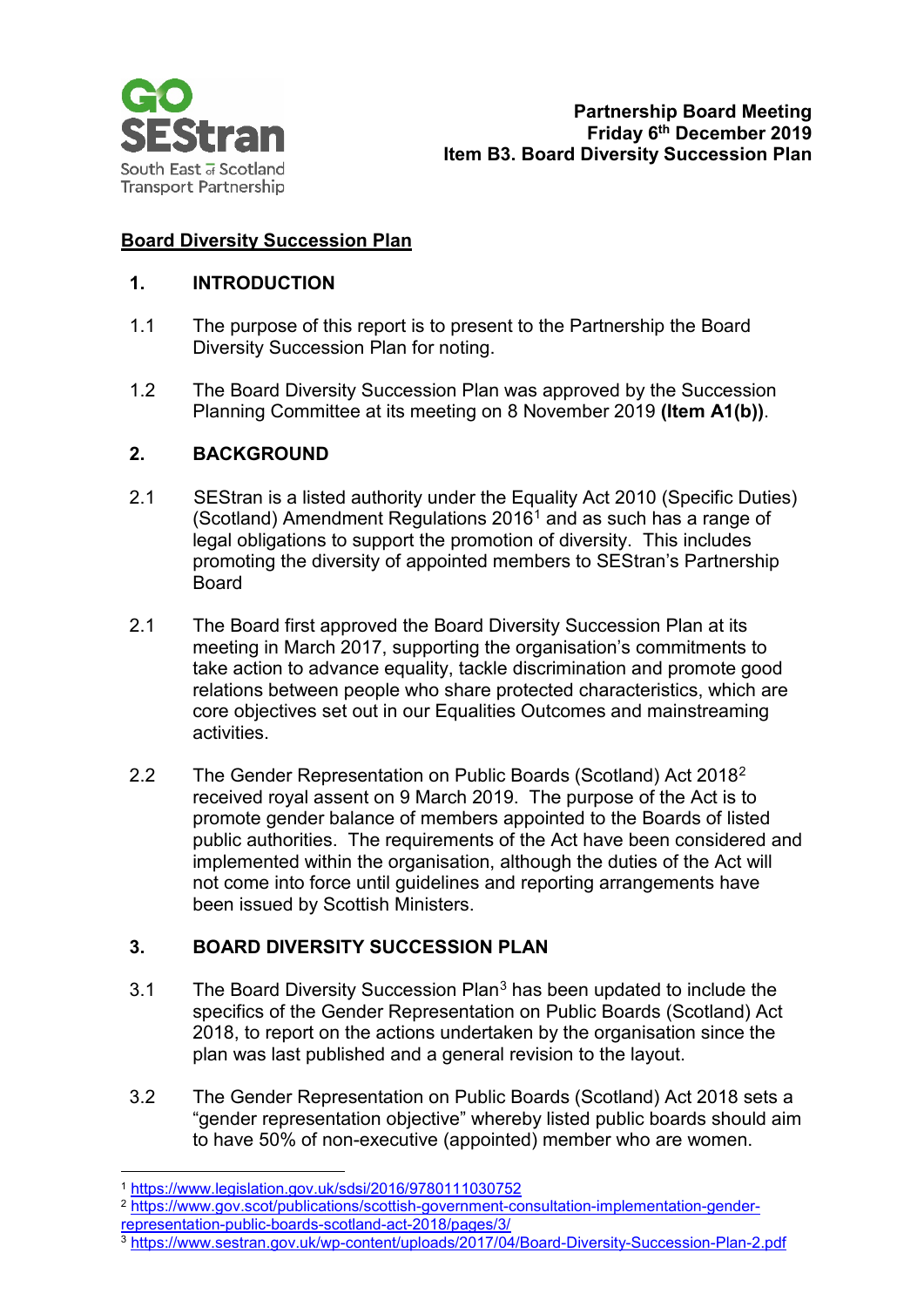- 3.3 In summary, the Act states that:
	- Appointments must be made on merit but where there are two or more equally qualified candidates for an appointment, at least one of whom is a woman, the appointing person must appoint a candidate who is a woman if doing so will result in achieving or making progress towards the gender representation objective.
	- In addition, public authorities and appointing persons must take such action as they consider appropriate to encourage applications from women. Where the gender representation has not been achieved, must take such additional steps as considered appropriate.
	- Public authorities will be required to report progress on what actions they are taking to meet the objectives.

Only non-executive members are covered by the Act.

- 3.4 The Board Diversity Succession Plan has been developed in line with SG guidance, to better achieve our Public Sector Equality Duties. In doing so, the Plan has sought to balance two distinct but related concepts of Diversity:
	- Member's Skills, experience, knowledge and other relevant attributes such as personal values; and
	- Diversity of members in relation to their protected characteristics as defined by the Equality Act 2010: age, disability, gender reassignment, marriage and civil partnership, pregnancy and maternity, race, religion or belief; sex and sexual orientation
- 3.5 The skills audit questionnaire, appended to the Plan, was created to address the member's skills requirement and Officers will undertake an exercise to invite members to participate in a skills audit survey.
- 3.6 The regulations set out that the Scottish Ministers are required from time to time, to gather information about members' protected characteristics and that the Ministers will forward those to the public bodies covered by the duties for inclusion in their mainstreaming reports.
- 3.7 Officers will liaise with SG to ensure that data is provided to enable SEStran to fulfil its duties under the Act.